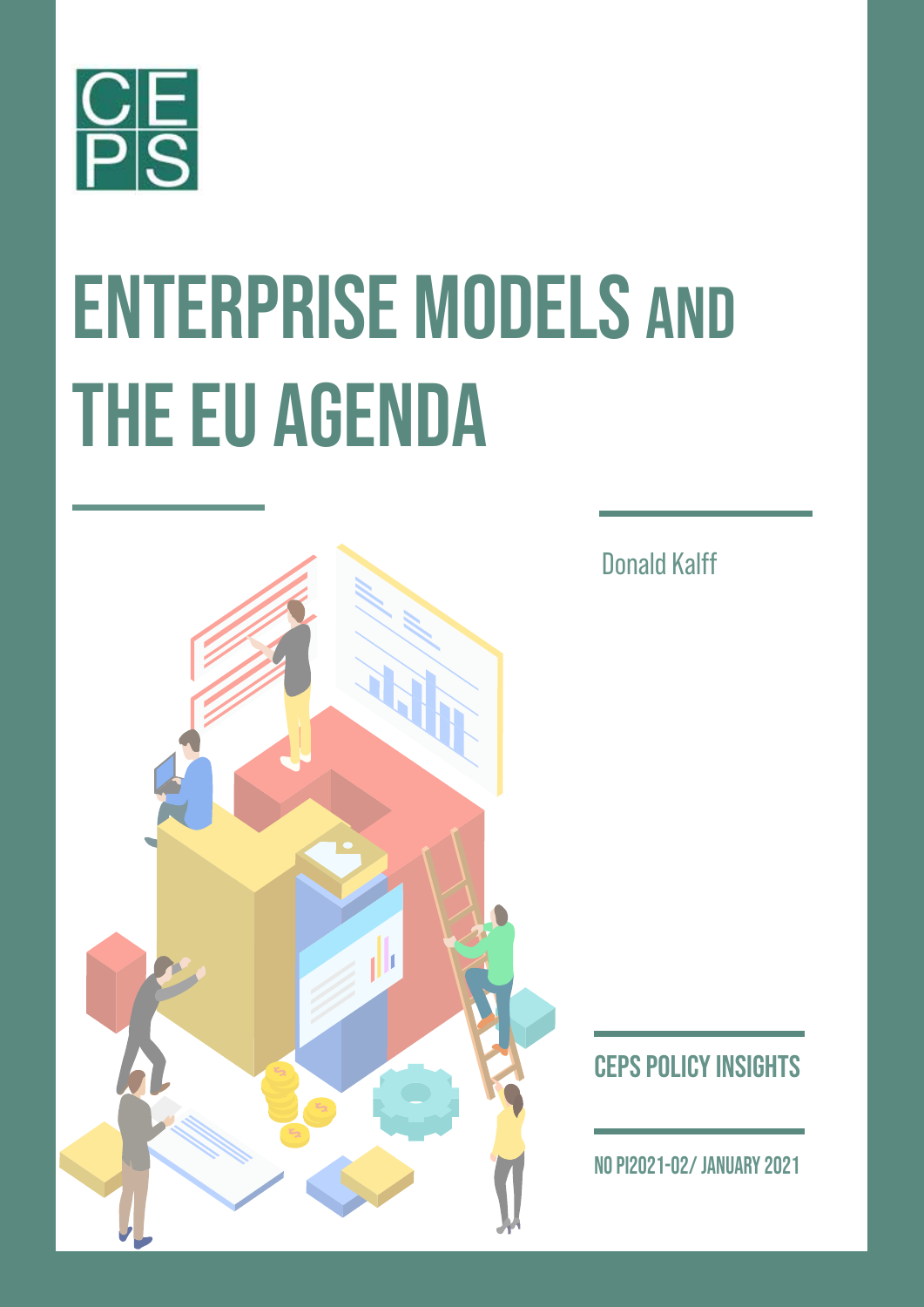## Enterprise Models and the EU agenda

### Donald Kalff

#### **Abstract**

The EU is leading the world with its roadmap for companies – the Sustainable Industry as part of the Green Deal, the EU Climate Target plan for 2030 and the New EU Industrial Strategy. At the same time, in pursuit of these crucial objectives, the Union is heavily dependent on the contribution of the private sector.

The question is whether companies are equipped to follow this path and take on the associated responsibilities. Hurdles that so far received little attention now present themselves in the realm of governance and management, organisation structure and culture as the major determinants of corporate behaviour.

This paper argues that the dominant enterprise models, the shareholder model and the stakeholder model, both serve as barriers to the shift from growth-oriented to sustainable, resilience-oriented capitalism. It stresses the need for alternative models and sketches the contours of a new competitive enterprise model that is firmly rooted in values continental Europeans share. It will be called the EU Model. Finally, it proposes an EU agenda for a level playing field, because competition between models should be encouraged.

The day has come for politicians and policymakers to no longer limit themselves to rubberstamping corporate governance codes. They must actively engage in discussions about how the private sector organises itself. Bravery will be rewarded.

Available for free downloading from the CEPS website [\(www.ceps.eu\)](about:blank) © CEPS 2021 · Image credit: Vecteezy.com

Donald Kalff is a former Manager of Royal Dutch Shell and a former Director of KLM. At present a serial entrepreneur in biotech and ICT.

The author is very grateful to Andrea Renda who provided advice as well as the linkages to academic research and EU policy development. Malorie Schaus and Cinzia Alcidi made a significant contribution by asking critical questions and providing useful suggestions. The editing by Jackie West greatly improved the readability of this paper.

CEPS Policy Insights offer analyses of a wide range of key policy questions facing Europe. As an institution, CEPS takes no position on questions of European policy. The views expressed are attributable only to the author in a personal capacity and not to CEPS or any other institution with which he is associated.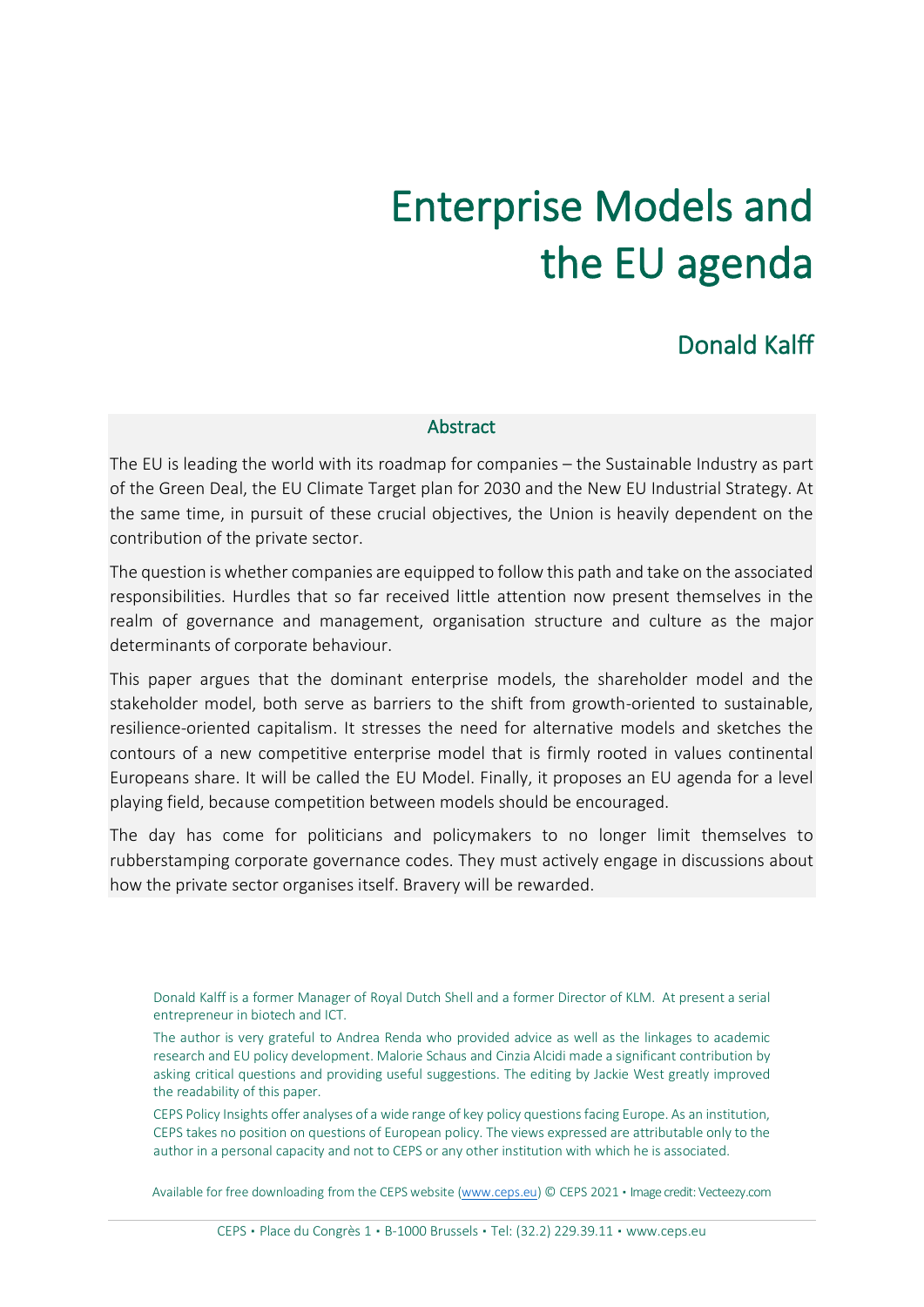#### Contents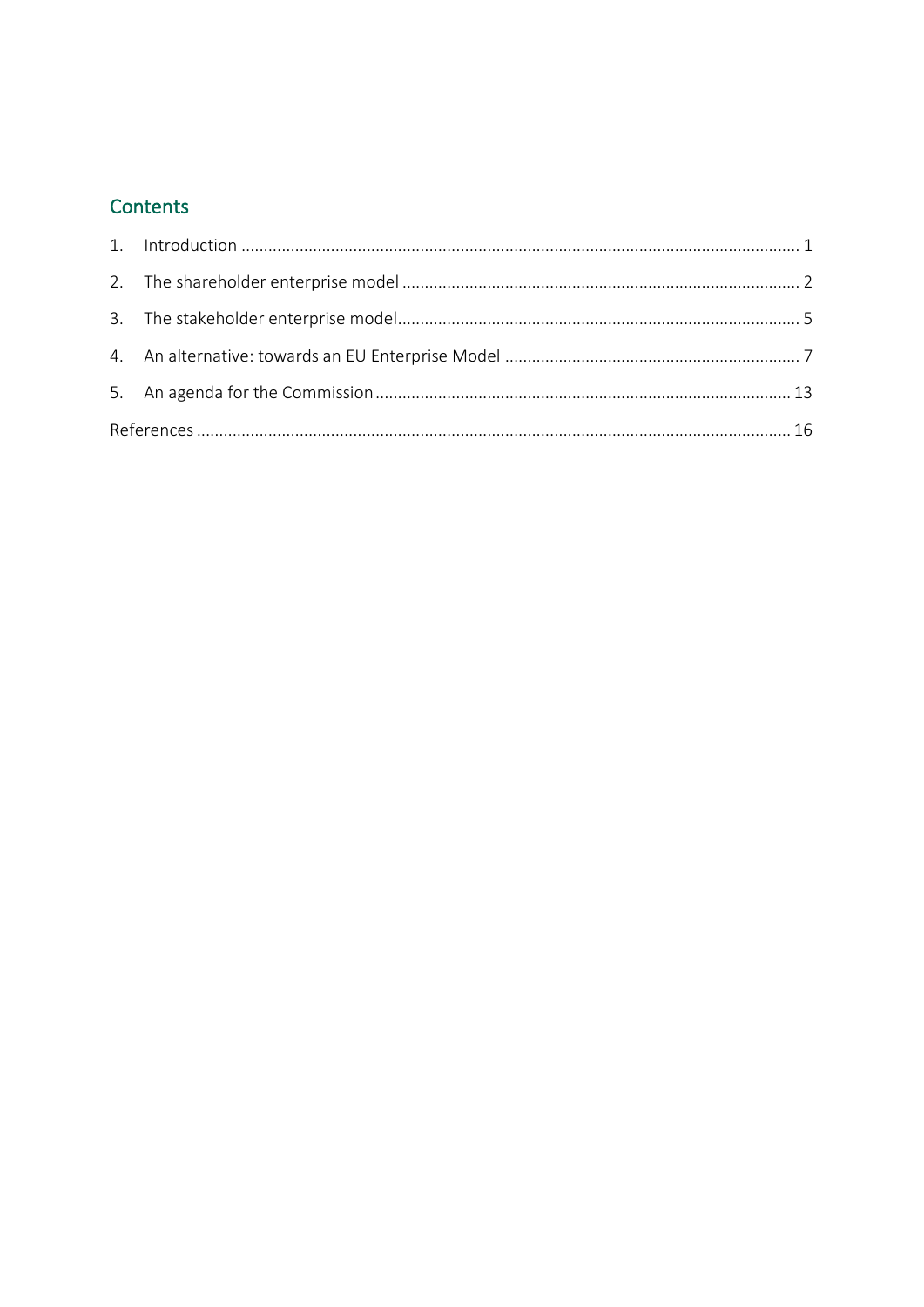#### <span id="page-3-0"></span>1. Introduction

Enterprise is the workhorse of the modern economy. It is by far the most important source of economic value; societies use enterprise to pursue social and political objectives. Economic value is created by improving the productivity of existing businesses, by expanding them and by building new businesses around new products. The cast-iron law of business economics is that products and services must be sold at a margin that is large enough to cover all fixed and variable costs, including the real costs (interest rates and dividends) of the capital that is required to sustain the company and to invest. These real costs are of course dependent on the risk perceived by the providers of capital and are determined by capital markets. A surplus is called the free cash flow. Value creation is defined as an increase in the free cash flow.

No escape, here, for the many critics and opponents of capitalism. Capital has a cost that needs to be absorbed by enterprises, just like the costs of materials, services, and labour. That said, many proponents of unfettered capitalism have found ways to keep the cost of capital artificially high, which is also undermining capitalism.

By implication, enterprise is also the workhorse of the EU's Green Deal, the Digital Economy, and the Industrial Strategy. Put simply: enterprise must change course by phasing out products that undermine the EU's objectives in these three fields. At the same time, enterprise must mobilise its capacity to innovate and create new products that befit the new economy. All this requires unprecedented levels of investment under uniquely uncertain circumstances. The risks have never been greater. Yet if enterprise fails the EU will fail. It is inconceivable that a turnaround will be achieved without the commitment and leadership provided by enterprise boards and without the stock of intellectual property, know-how, organisational skills and financial resources built by enterprises over decades.

Unfortunately, the starting point leaves a lot to be desired. Where enterprise still enjoys the reputation for decisiveness, effectiveness, and efficiency, particularly with civil servants and politicians, it has failed the economy significantly over the past decade. Under extreme benign economic and political circumstances investment growth and productivity growth were inexplicably low, innovation was unevenly distributed, and hidden and registered unemployment, despite progress, was stubbornly

high.

There is every reason to explore the extent to which the key features of enterprise have contributed to this poor performance. These are: the position of enterprise in the social economy, governance and management, corporate organisation, and corporate culture. And going forward: the extent to which these features help

There is every reason to explore the extent to which the key features of enterprise have contributed to this poor performance. These are: the position of enterprise in the social economy, governance and management, corporate organisation, and corporate culture.

or hinder the demands of the Green Deal, the Digital Economy, and the new Industrial Strategy. The present Covid-19 and ensuing economic crises heighten the urgency of fundamental change.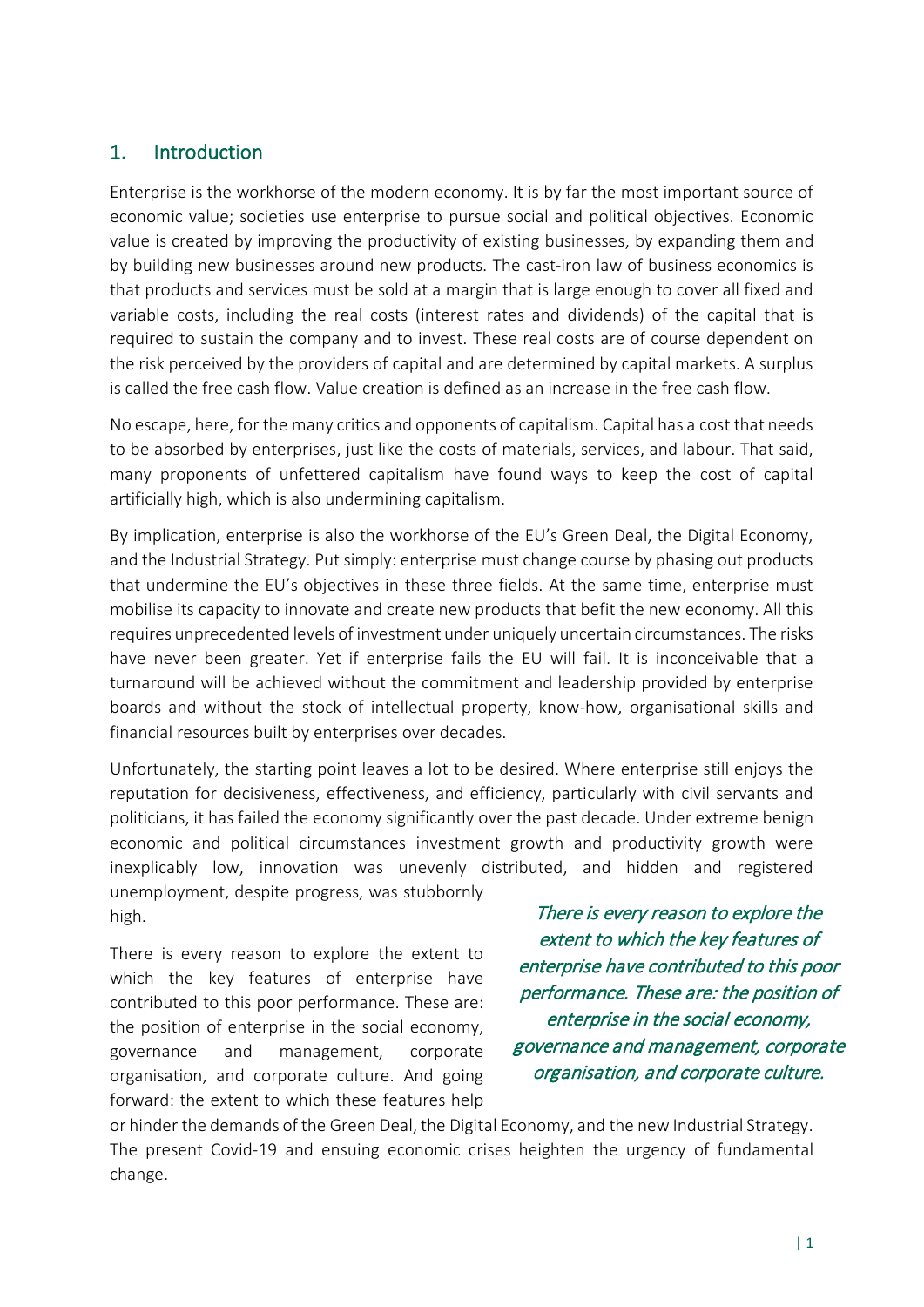Two enterprise models dominate the scene, the so-called shareholder model and the stakeholder model. In the following two sections we will show that the basic features of these models double as fundamental flaws. No apologies are offered for lack of nuance. The objective of the exercise is to draw the clearest possible distinction with the EU model.

#### <span id="page-4-0"></span>2. The shareholder enterprise model

At face value, the shareholder or Anglo-Saxon enterprise model appears to be a highly appealing way to conduct business. The underlying rationale is clear: shareholders are the modern incarnation of the entrepreneur; because they put their money at risk it is considered morally just and economically wise to place the pursuit of shareholders' interests at the forefront of corporate rules and practices. This means that the return on equity (ROE) becomes the overriding corporate objective. The underlying (wrong) assumption is that forever-rising profits per share are crucial to a higher stock price and shareholder return. This assumption creates several impediments to radical change in support of the EU objectives.

First, all things being equal, the push to optimise profits per share acts as a drag on investment. Bookkeeping conventions dictate that R&D and start-up expenses are not investments but costs and reduce reported profits. Where expansion of capacity is inescapable, acquiring a competitor is more attractive because acquisitions accounted for on the balance sheet do not burden the profit and loss account in the short run as they can be amortised over many years. As most acquisitions do not produce the intended benefits, much economic value is destroyed (Schilling, 2018). Furthermore, the key role of the profit per share underpins the extensive stock buyback programmes, Lowering the denominator of a ratio, profit per share, pushes the value up, which is an expensive hobby given the exploding stock markets. Share buy-backs do not add any economic value and have negative consequence for the solvency of the company.

Cost-cutting is now a permanent feature of corporate life and both a disincentive for the company to invest in their employees and a disincentive for employees to invest in their jobs.

Second, the safest way to increase profit in the shortest possible time is cost-cutting  $-$  often synonymous with manpower reduction. This practice can however break up valuable internal, external, commercial, and operational networks and destroy intellectual property in the broadest sense of the word, including tacit knowledge embedded in the

company, for example. Cost-cutting is now a permanent feature of corporate life and both a disincentive for the company to invest in their employees and a disincentive for employees to invest in their jobs.

Another policy that flows from the emphasis on profitability is the defence of margins on existing products. This contributes more to profits and is far less risky than introducing new products, which takes time and resources and exposes the company to new competitors. Lobbying regulators to maintain barriers to new entrants is a time-tested approach. Mergers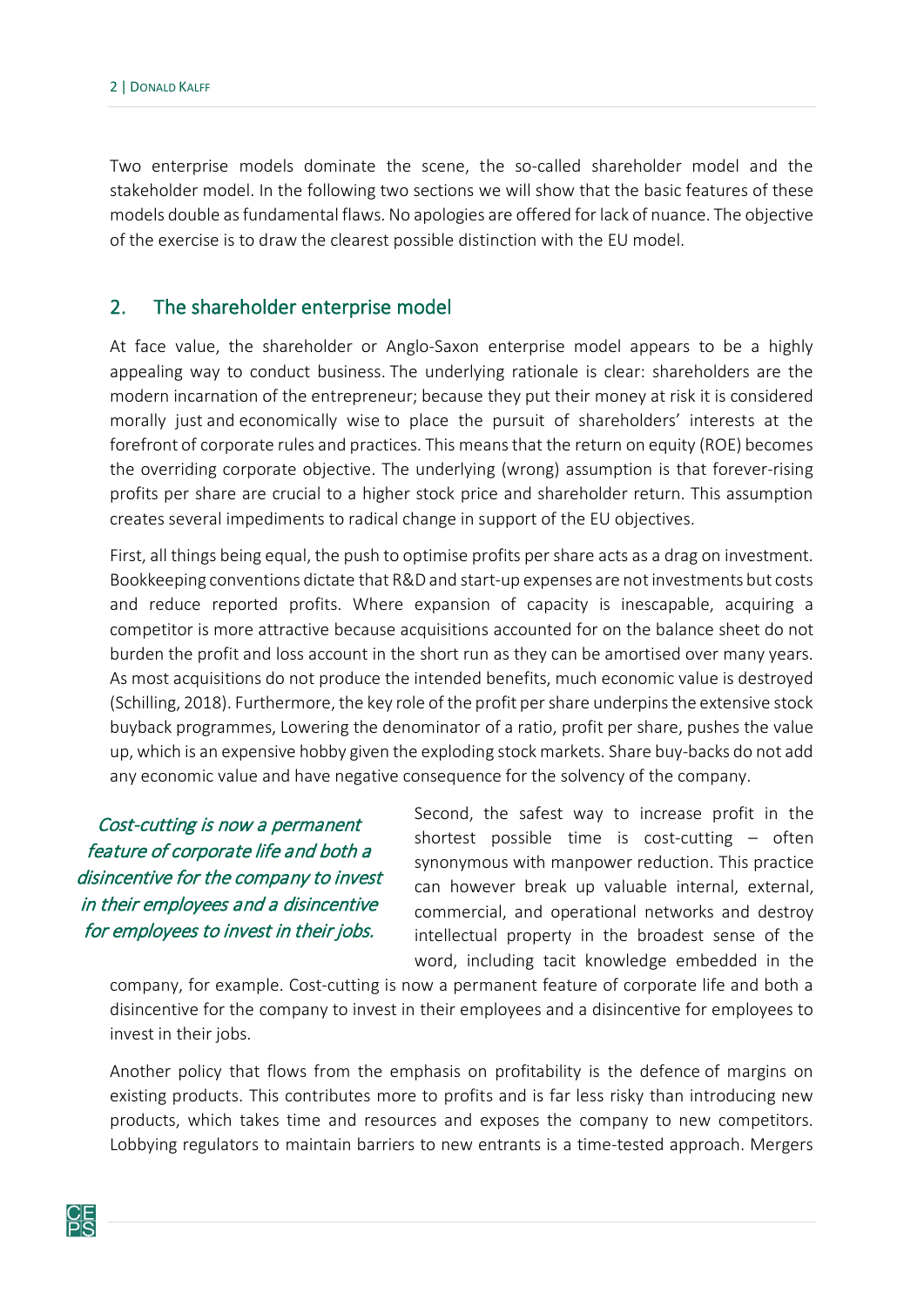and takeovers also help because they create cost-cutting opportunities and strengthen market positions.

The popularity of all these policies is greatly enhanced by the way management is rewarded. Up to 80% of their considerable remuneration package is variable. Managers act perfectly rationally by curtailing innovation and by postponing or reducing investment. As a result of those few simple mechanisms the enterprise is hollowed out and robbed of its capacity to take risks, which is the hallmark of entrepreneurship. A short-term orientation is not a perspective or an attitude but a function of the chosen enterprise model.

Third, very typical for the shareholder model is the emphasis on personal leadership. Shareholders believe that only individuals can guarantee consistency in corporate policies; that only individuals can inspire the rank and file and that only individuals can be held accountable.

This helps to explain why in almost half of the companies, particularly US-headquartered ones, the chairperson and CEO roles are filled by one single person. It also explains why managers throughout the enterprise are supposed to exercise full control over their subordinates and be fully accountable for the performance of their units even as, in most cases, markets, competitors and regulators determine outcomes.

The enterprise is fully exposed to all the biases and stereotypes of the leader, and to his or her overconfidence in their capacity to process information, to predict the future and to pass judgement on colleagues, partners, and customers.

The enterprise is fully exposed to all the biases and stereotypes of the leader, and to his or her overconfidence in their capacity to process information, to predict the future and to pass judgement on colleagues, partners, and customers.

Endowing the CEO with such power has three other major disadvantages. Each new CEO feels entitled and is granted the opportunity to build their own team, replacing anywhere between 20% and 80% of the top management. All this to be assured of a loyal following. Is it also considered self-evident that the new CEO may break up whatever his or her predecessor has wrought and that s/he is even supposed to put her personal stamp on the company. Most new CEOs negotiate very considerable write-offs, justified or not, to start with a clean sheet. The continuity that is required to implement green targets, to invest in ICT and to restructure the company suffers as a result. Third, non-performing CEOs are very difficult to dislodge; precious time is lost when urgent action is required.

Fourth, the need to meet the profit per share target communicated to the markets and the perceived need for tight managerial controls puts maximum emphasis on quantitative financial and operational indicators and targets. This is a considerable and costly distortion of reality, as if the pursuit of qualitative objectives cannot contribute to value creation.

Sticks and carrots are introduced for each division and business unit down to the individual employee. This provides strong incentives to negotiate reachable targets (so-called key performance indicators, or KPIs) with the next higher echelon at the expense of other units. It

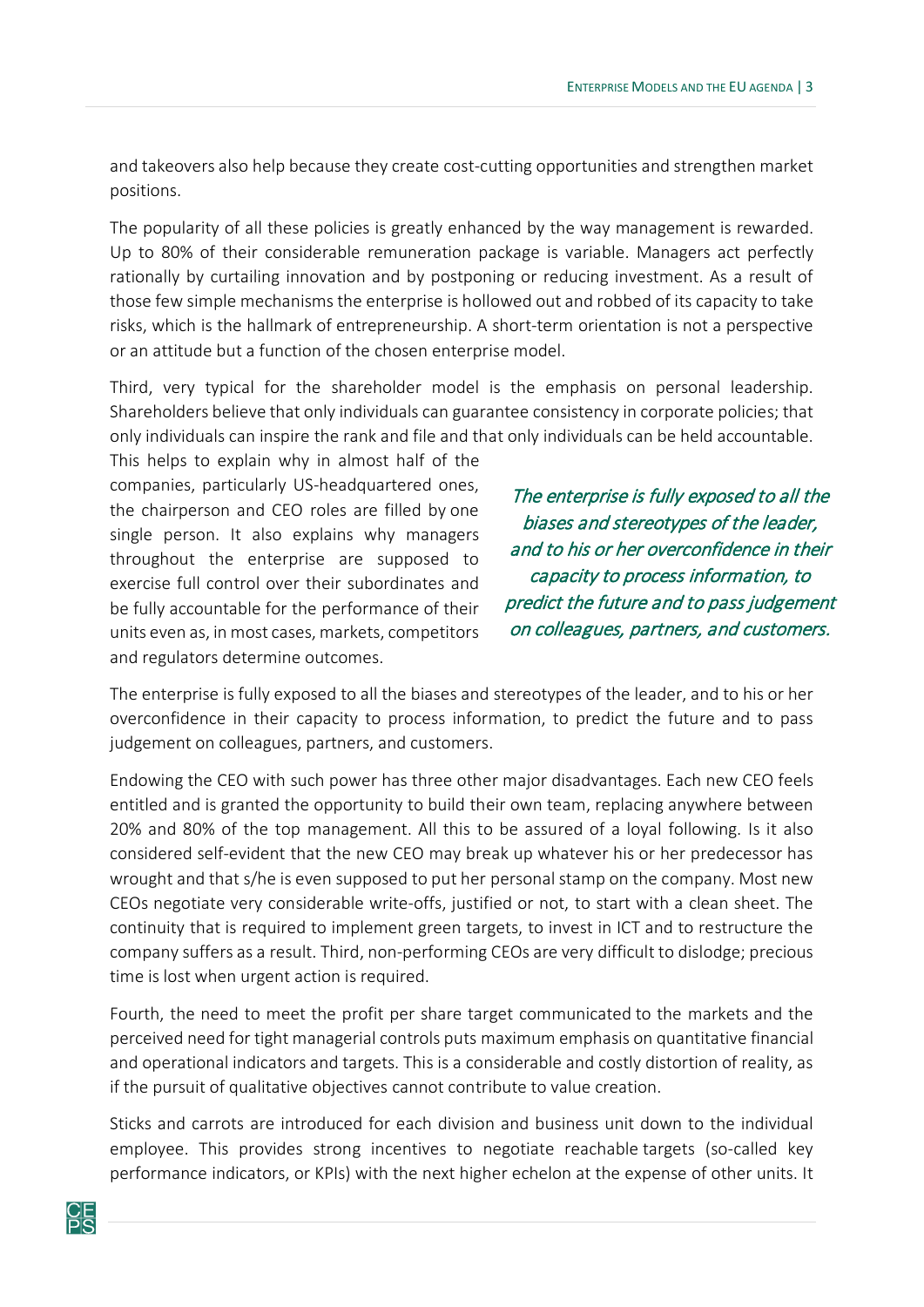also creates fierce competition for resources to meet the targets. In the name of rationality, internal competition for investment budgets, talent and other resources is encouraged. Risk is toxic and needs to be transferred to colleagues and partners. All this results in low-trust organisations, which is far from helpful as the availability of inspired individuals and fruitful, proactive cooperation is needed now more than ever. Such companies are poorly equipped to engage with government agencies and small and medium sized commercial partners. They are totally incapable of dealing with micro companies. These are key requirements as cooperation is fundamental to the Green Deal, the Digital Economy and the Industry Strategy.

All this in line with astute observers pointing to the fact that companies that are guided or bound by shareholder interest are not in the best position to contribute to long-term challenges such as those posed by global warming (Dahlberg and Wiklund 2018).

As observed, inter alia by Robert Anderson IV (2016), the law of corporate governance is "heading for a showdown" after, in recent years, a growing chorus of commentators has argued that "short-term investors, especially short-term activist institutional investors, wield too much influence over corporate governance". The core theme of these articles is that there is a "stark difference" between the interests of short-term and long-term investors:

"[s]hort-term shareholders prefer managers to maximize short-run share price, while long-term shareholders prefer to forego immediate gains in favor of maximizing long-run shareholder value." (Hazen 1991).

This is even truer of institutional investors. As Kahan and Rock (2007) put it, short-termism "presents the potentially most important, most controversial, most ambiguous, and most complex problem associated with hedge fund activism", giving rise to the related accusation that hedge funds induce managerial short-termism.

The issue is reportedly worsened by the existence of legal provisions and corporate policies, especially in the US, which tilt the balance towards short-term shareholders. They include: dividends and share repurchases, motivated by institutions' desire to increase 'short-term earnings' by cutting research and development; and the combination of leverage returning cash to shareholders. Karmel (2004) observes that during the 1980s,

"the pressure for high overall return by institutional investors in U.S. corporations resulted in an unhealthy leveraging of U.S. corporations to meet that demand. Funds were borrowed to pay dividends to shareholders, in the form of ordinary cash distributions, share repurchases, or takeover premiums" (Anabtawi 2006).

Grossman (2010) further argues that myopic markets end up penalising managers for longterm investment, pressuring them to govern for short-term objectives.

In summary, the favoured policies of listed companies destroy economic value in the name of the shareholder. The shareholder model does not serve the economy and does serve not a society that is facing extraordinary challenges.

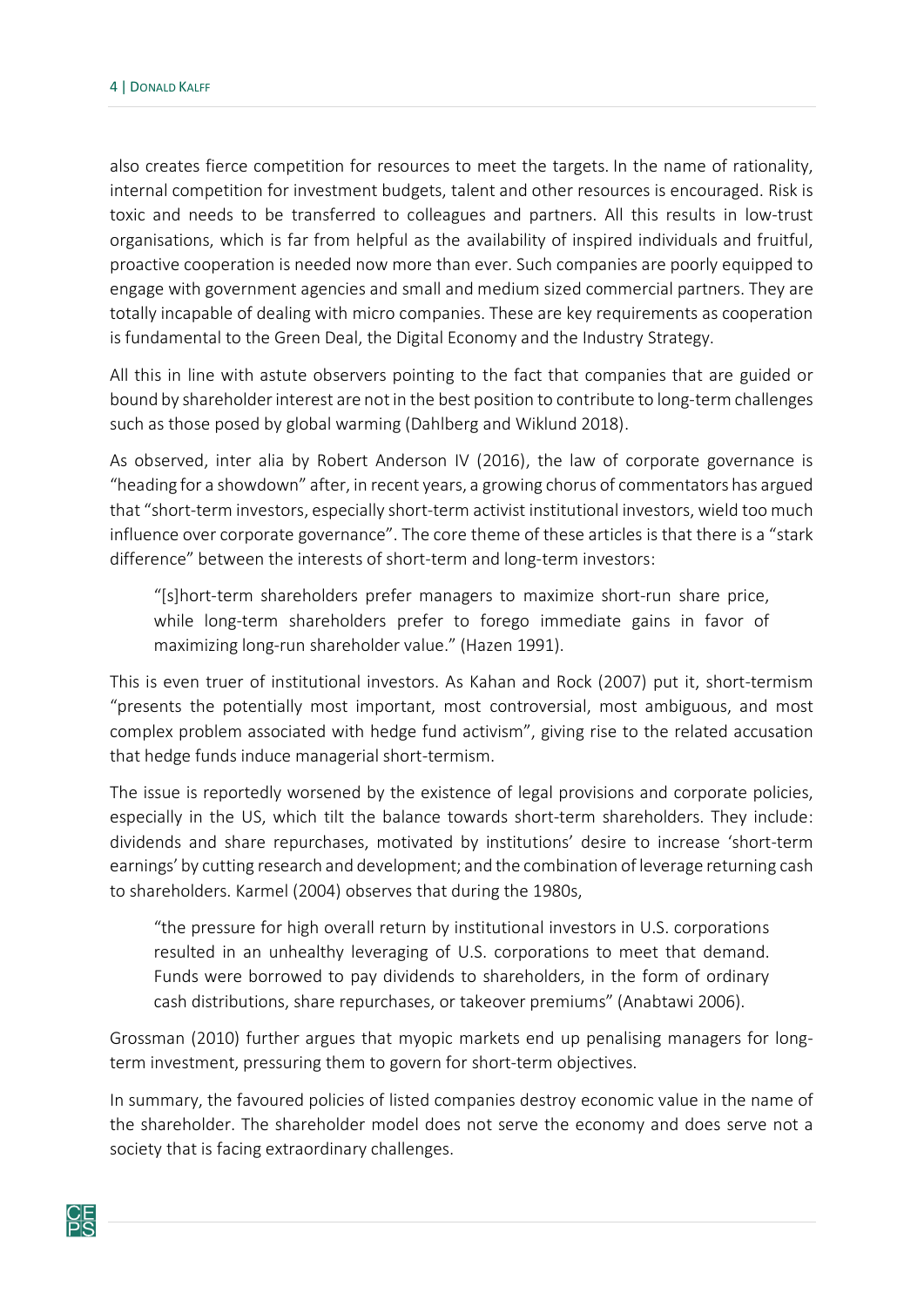#### <span id="page-7-0"></span>3. The stakeholder enterprise model

Like the shareholder model, the stakeholder model has considerable, albeit superficial appeal. Who would be against the appropriate protection of shareholders and employees? And who wouldn't, given their legitimate interests, be in favour of the fair treatment of suppliers and

customers? Intuitively, companies that feel a responsibility to the communities in which they operate deserve support. However, the fundamental flaw of the model is that companies operate in a forcefield of demands expressed by a variety of professionalised interest groups that seek to change the company, without accepting accountability for the unintended consequences and the hidden costs that come with the fulfilment of their

The fundamental flaw of the model is that companies operate in a forcefield of demands expressed by a variety of professionalised interest groups that seek to change the company, without accepting accountability for the unintended consequences and the hidden costs that come with the fulfilment of their demands.

demands. Stakeholders manifest themselves by exercising veto power over corporate policies and so act as a drag on corporate decision making. Most of them lack the expertise or are not interested in developing and discussing viable alternatives.

Companies that have embraced the stakeholder model are vulnerable in that they must engage interest groups with or without legitimate claims. They must cope with the many interrelated issues and continuously shifting coalitions around these issues. All too often, companies find themselves in untenable positions when stakeholders present contradictory demands.

Stakeholders such as trade unions, professional associations, regional and local governments, and special interest groups seek to institutionalise their position to strengthen their bargaining power. At the same time, stakeholders feel compelled to cause occasional disruption to augment the credibility of their threats during future negotiations. They also need to serve their base. The professional staff of stakeholder offices also have interests to defend – employment being the most obvious one, which muddies the water.

Many stakeholders have different channels to make themselves heard. Trade unions, for example, negotiate collective labour agreements, are represented in works councils and are in a position to put pressure on governments and regulators to conduct inquiries, introduce new legislation, and take corrective measures. They also make inroads into the company by nurturing contacts with senior managers; for example, the human resource department often acts as informal internal lobbyist for trade unions.

In academia, stakeholder theory has also been criticised for being somewhat nebulous, to such an extent that it eventually leaves corporate managers with no clear objective or the possibility to act strategically in their self-interest (Miles, 2017; Sternberg 2004; Jensen, 2002). Other scholars (Key 1999) have stated that it does not properly link different actors of the firm, nor does it link internalities and externalities. Also, Brandt and Georgiou (2018) observe that considering the interests of multiple stakeholders does not equate to being socially (let alone

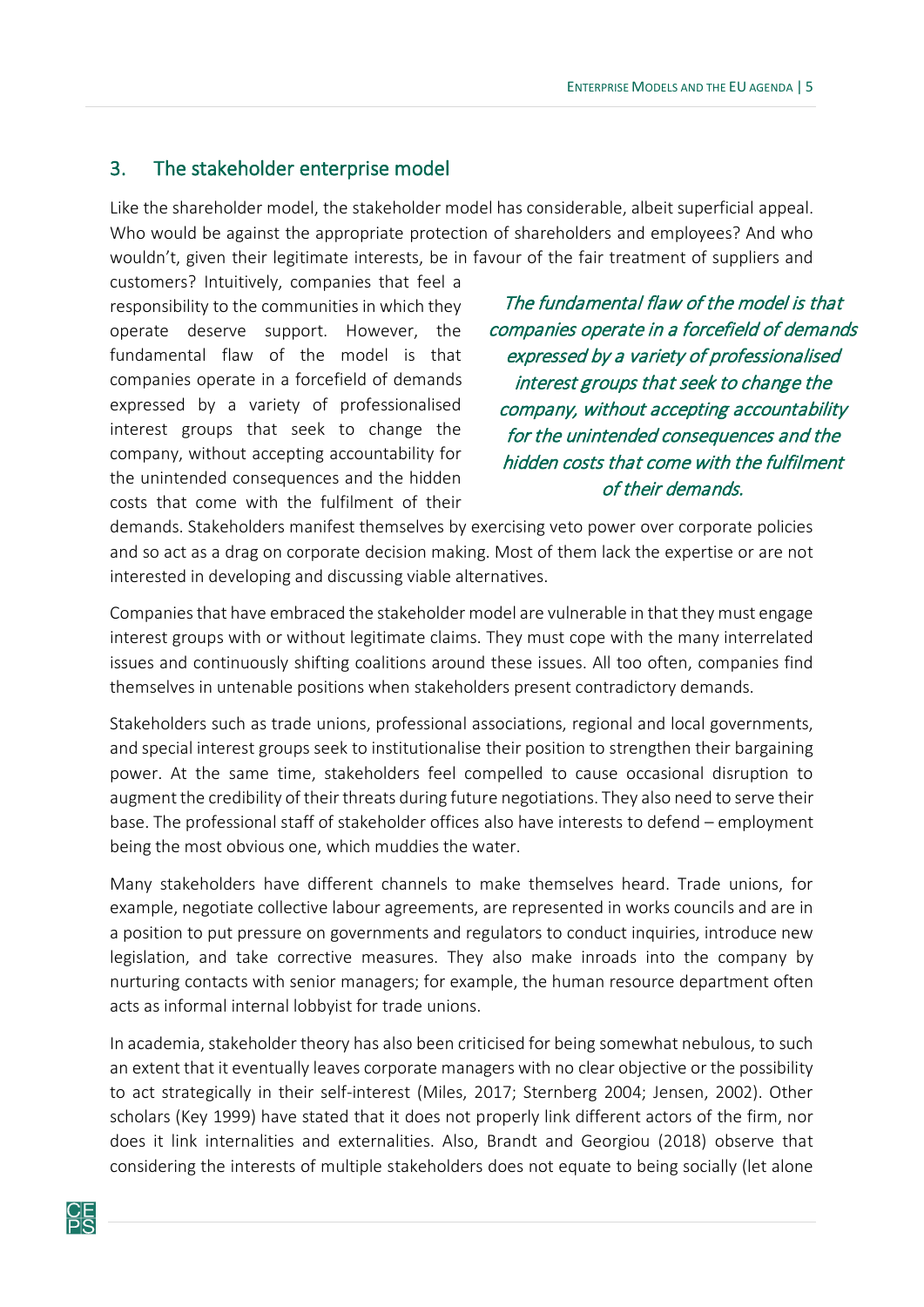environmentally) responsible. On the one hand, broad social concerns and stakeholder considerations are not necessarily the same, and indeed stakeholder theory is not an underlying concept of Corporate Social Responsibility. On the other hand, when it comes to long-term social and environmental sustainability, it must be recalled that the relevant stakeholders (future generations) are often unable to make their voices heard within the boundaries of the corporation.

In a nutshell, stakeholder corporations often find themselves drowning in endless quests for consensus-building and incur substantial transaction costs. In all this, future stakeholders are conspicuously absent. Adding insult to injury, their absence helpsmanagement prevent or solve conflicts with established stakeholders by postponing the timely tackling of threats and by shifting the absorption of costs to a later moment, preferably beyond their tenure. This brings in a form of 'collective' short-termism, as opposed to the individual short-termism triggered by the Anglo-Saxon model. Many stakeholders, claiming to act in the best interest of the company, are enabled by the feeble resistance of many corporate directors. Overburdened managers who on a single day must juggle many dossiers are no match for rested, focused negotiators who know their single dossier inside out. The standard push-back by directors who are focused on the need for profitability is inadequate, as it inevitably leads to an unwinnable debate about the right level of shareholder return on investment. The need to keep access to stock markets over time is too abstract, even if it were true. The obligation on the part of the company to generate enough economic value to pay for all expenses, to invest and to cover the real cost of capital constitute a far more solid ground for discussions with stakeholders (see the paragraph on the EU Enterprise Model).

The negative consequences for innovation, productivity and growth of the company are, as in the case of the shareholder model, profound.

There is more. Thinking in terms of interests does not stop at the corporate boundary. The stakeholder model allows divisions and large business units to define and defend their own interests. Established organisations are inherently conservative, as any technical and organisational disruption implies a challenge to the often-delicate balance of power. A board is well advised to obtain the support of divisions and business unit management for significant proposals. Board proposals that seriously undermine a division's position of power are guaranteed to trigger conflict. Proposals are often amended to accommodate divisions in the mistaken belief that such concessions will smooth implementation. The original intentions of the proposal get compromised and potential value is not realised.

The position of power of various divisions is to a large degree dependent on their contribution to overall corporate profitability. This in turn often depends on a limited number of large customers that have integrated the corporate products into their offering to their customers and are therefore interested in improving quality and/or a lower price, not in innovation.

Competition among the divisions is part and parcel of corporate life. Whereas innovation requires permeable organisation boundaries many initiatives are short lived. For all these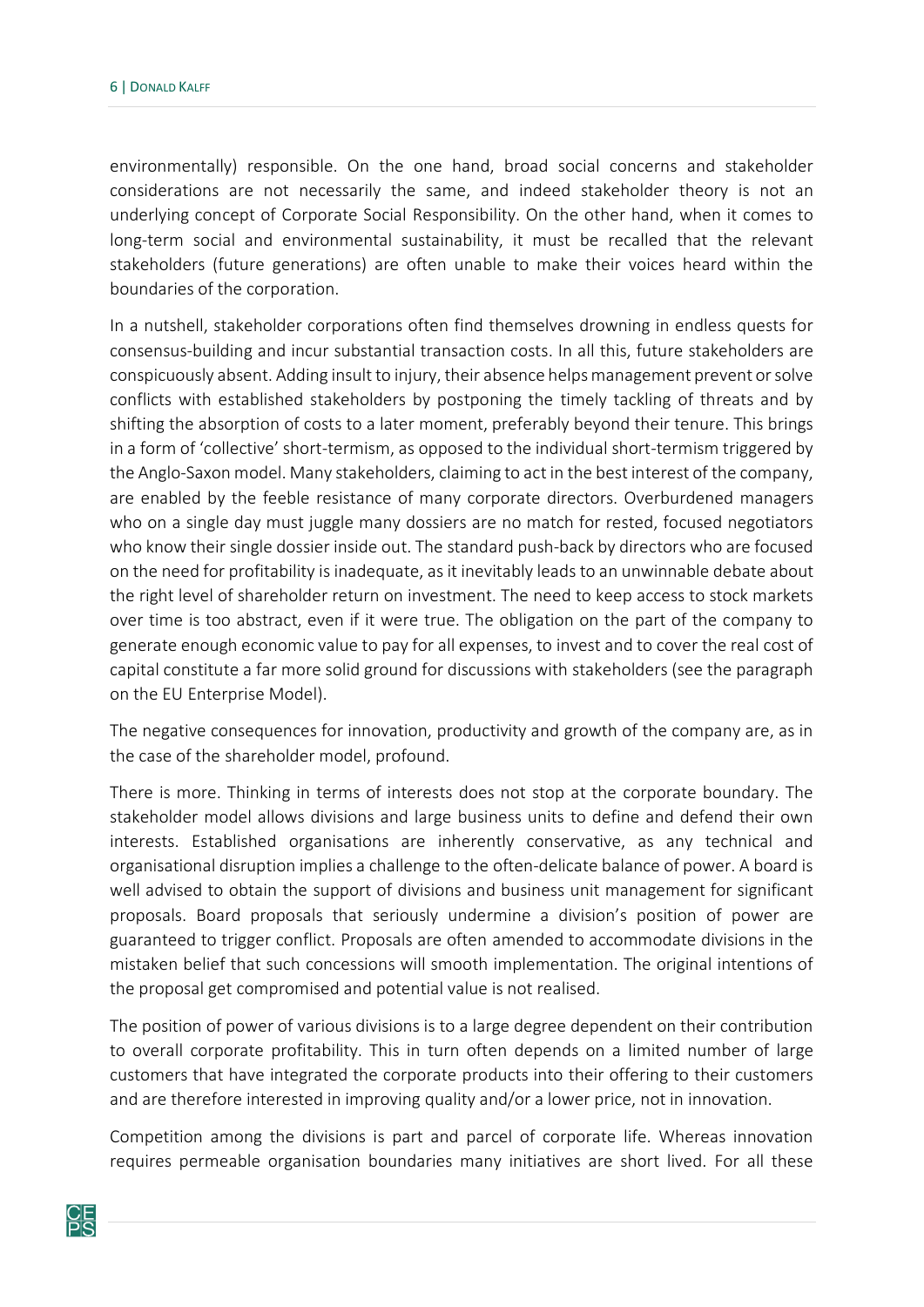reasons, the stakeholder model deserves its reputation for slow, inconclusive decision making and the avoidance of risk.

Lack of innovation, and a brake on investment as the result of slow, basically political, decisionmaking causes misalignment with the long-term needs of pro-innovation, pro-sustainability corporate conduct in support of the EU priorities.

#### <span id="page-9-0"></span>4. An alternative: towards an EU Enterprise Model

The most advanced European companies have moved beyond the standard models described in the previous sections. Companies like Novo Nordisk, Statoil and Svenska Handelsbanken position themselves differently, are supervised and managed differently and nurture a very different culture. They also easily outshine their Anglo-Saxon competitors GSK, BP, and Barclays in terms of value creation, profitability and stock market valuations. There is of course no way that financial markets will loosen their grip on listed European companies which, with very few exceptions, have embraced the shareholder model. There are also many companies that depend on venture capital, which also leaves very little wiggle room to deviate from the pursuit of return to shareholders.

There is still a large contingent of European companies that have a choice, however. Companies that consider a stock market listing should be forewarned: this includes established private companies, but also fast-growing SMEs. The tide seems to have turned, as the number of listed companies comes down, the cost of a listing goes up and public awareness of corporate cynicism increases. Banking scandals have become part of life, large pharmaceutical companies come increasingly under fire for their pricing policies and the aura surrounding technological giants is gone. In the 'trust game' there is a need for more responsible business conduct, and the legal system should provide adequate incentives to this end. As it happens, legislation,

including the civic codes of all EU countries, except for Ireland, are rooted in Roman and Germanic law. Economic life is based on the obligation to act in good faith and to adhere to the principles of fairness and reasonableness. Pushed to the sidelines by Anglo- Saxon companies, and Anglo-Saxon law firms, these legal fundamentals are still in place to guide the building of alternative enterprise models.

Applying the law of the requisite variety is the only available structural response to the unprecedented uncertainty economies face. A new field of competition is introduced, this time based on the chosen corporate objectives and the way and means to pursue them.

What we define here as the EU Model is a framework companies can use to position themselves and to design their organisations depending on their societal role, the technologies they employ and the markets they serve. Applying the law of the requisite variety is the only available structural response to the unprecedented uncertainty economies face. A new field of competition is introduced, this time based on the chosen corporate objectives and the way and means to pursue them.

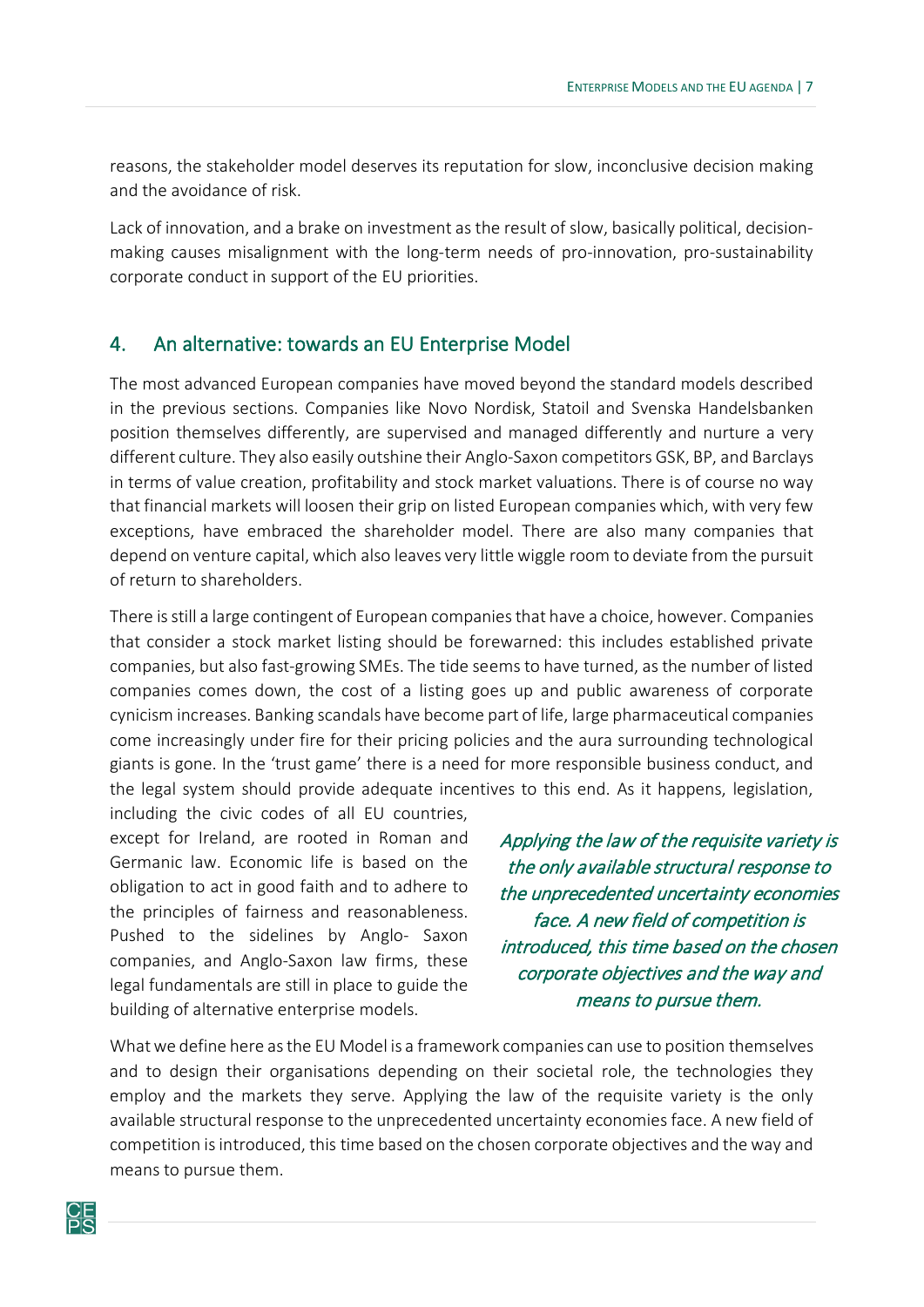This flexibility is the essence of the modern company and the model is therefore fundamentally different from the models discussed in the previous sections. It is far more resilient, and has distinct advantages in pursuing the EU objectives. Here are its key features.

Companies are aware of the need for a licence to operate to be granted by society at large, in many important arenas, represented by the EU. Whereas nowadays all corporate mission statements contain lofty promises to contribute to societal needs, these are non-binding, and in practice are very difficult to operationalise. There is simply no place for them in the shareholder model as this would require a total overhaul of a control system based on financial targets for divisions, business units and staff. The stakeholder model produces more and more key performance indicators, which paralyses decision making.

Corporate objectives and their corporate contributions to society must be taken up in the corporate articles of association guiding management and the organisation alike (Kalff, 2009)<sup>[1](#page-10-0)</sup>. The articles provide a solid base on which to hold management accountable and are the place to anchor the good faith obligation and fairness and reasonablenessin dealing with employees and business partners. Similarly, the principles of good governance, such as the principle of prudence, respect for existing policies, sanctions based on convincing proof and the avoidance of conflict of interest are fundamental to what is in essence the constitution of the enterprise.

Crucially, the articles of association serve communication with the providers of capital and help the growing numbers of investors that are pouring ever-increasing sums into companies that

The sum of specific contributions by unique companies will outweigh the imposition of general standards. The enterprise is already a contract partner with a legal status, but it is also a working community and an indispensable institution to help change society.

take value creation for society seriously, but have difficulty distinguishing the chaff from the wheat. They also guide the selection of board members and management and inform human resource policies.

Having anchored a broad set of objectives, companies have every

incentive to make the largest contribution to EU objectives at the lowest possible cost, capitalising on their distinct competences and resources. The sum of specific contributions by unique companies will outweigh the imposition of general standards.

The EU model draws heavily on the way many family companies are positioned and managed. Family companies tend to put the interest of the company centre stage, not its finance performance or its stakeholders. As a result, they are often both more profitable and better citizens than their listed counterparts.

<span id="page-10-0"></span> $1$  The proposal to use the articles of association to broaden the corporate objectives was launched by Donald Kalff in *Modern Kapitalisme, alternatieve grondslagen voor grote ondernemingen* (2009) pp 83-85, Uitgeverij Business Contact (ISBN 9789047002086 2009).

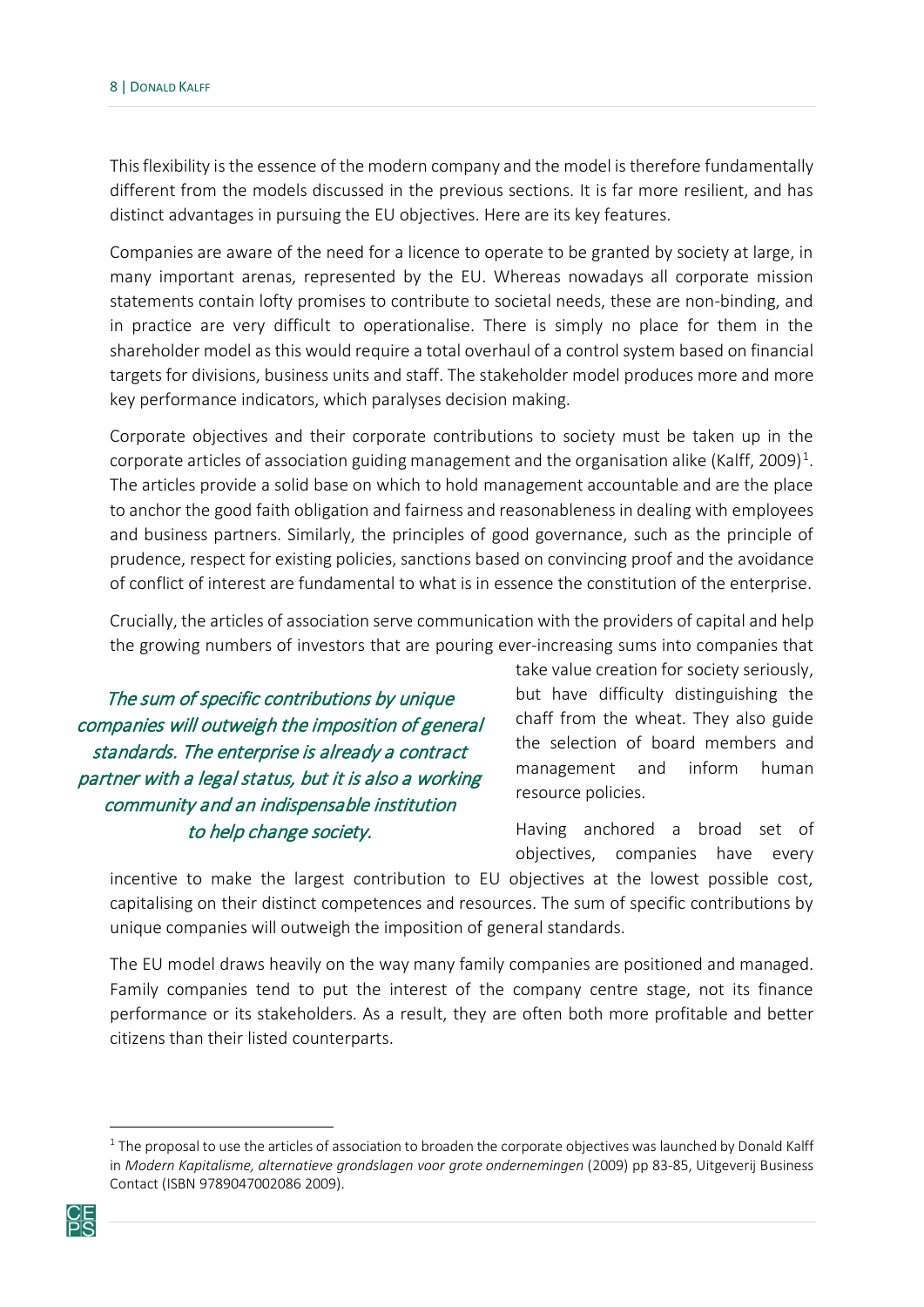The enterprise is already a contract partner with a legal status, but it is also a working community and an indispensable institution to help change society.

However, none of this has any meaning unless the company creates economic value on a

structural basis. It is a misunderstanding that profits are essential for corporate continuity. Economic value creation, the creation of a cash surplus and a solid balance sheet, are essential, however.

... none of this has any meaning unless the company creates economic value on a structural basis.

A major push to introduce EVA (Economic Value Added) reporting to replace the reporting of profits and losses has failed but the methods are still part of the toolkit of finance managers. As underlined, EVA is the only sound basis for the analysis of the financial consequences of investment and other options open to the company.

As briefly mentioned in the introduction, the difference over time between all forms of income and all kinds of expenditure should exceed the cost of capital, dividends, and interest payments. The aim is to generate free cash flow for future investment and to strengthen the balance sheet of the company. Only a strong balance sheet can guarantee that companies can capture projected cash flows now and in the distant future. A strong balance sheet is also required to take on the risks inherent in investing in the New Economy.

The focus on long-term future cashflows improves the sensitivity of managers and staff throughout the company to anticipating the impact of the EU objectives and programmes, thereby increasing the time to make necessary structural adjustments.

Furthermore, the emphasis on the creation of economic value helps to identify five different sources of economic value, each to be supported by specialised managers and staff and by tailor-made and very different forms of decision making. This is key to improving productivity, the only basis for economic growth. This outline is also an implicit contribution to the stagnating debate about the causes of the spectacular decline in productivity growth since 2008. Scholars should have paid more attention to the lack of value creation flowing from the flaws of the share- or stakeholder models.

An underestimated source of value creation is reducing value destruction. Each company is subject to market gyrations, each company must cope with internal and external disturbances to its standard procedures, each company is confronted with the operational mistakes of its supervisors, employees and partners. It is an unglamorous and demanding task to impose discipline and it requires profound knowledge of the corporate systems to find creative solutions at very short notice. It amounts to defending the integrity of the system, the results of which are recorded nowhere but contribute directly to the free flow of cash.

The second source of value creation is the so-called multifactor productivity improvement; in short, the increase in economic value that cannot be attributed to investment. Going forward, skilled planners allocate available assets, expertise, and manpower to the best of their ability. In practice companies do better by an amalgam of new ideas, minor adjustments of procedures

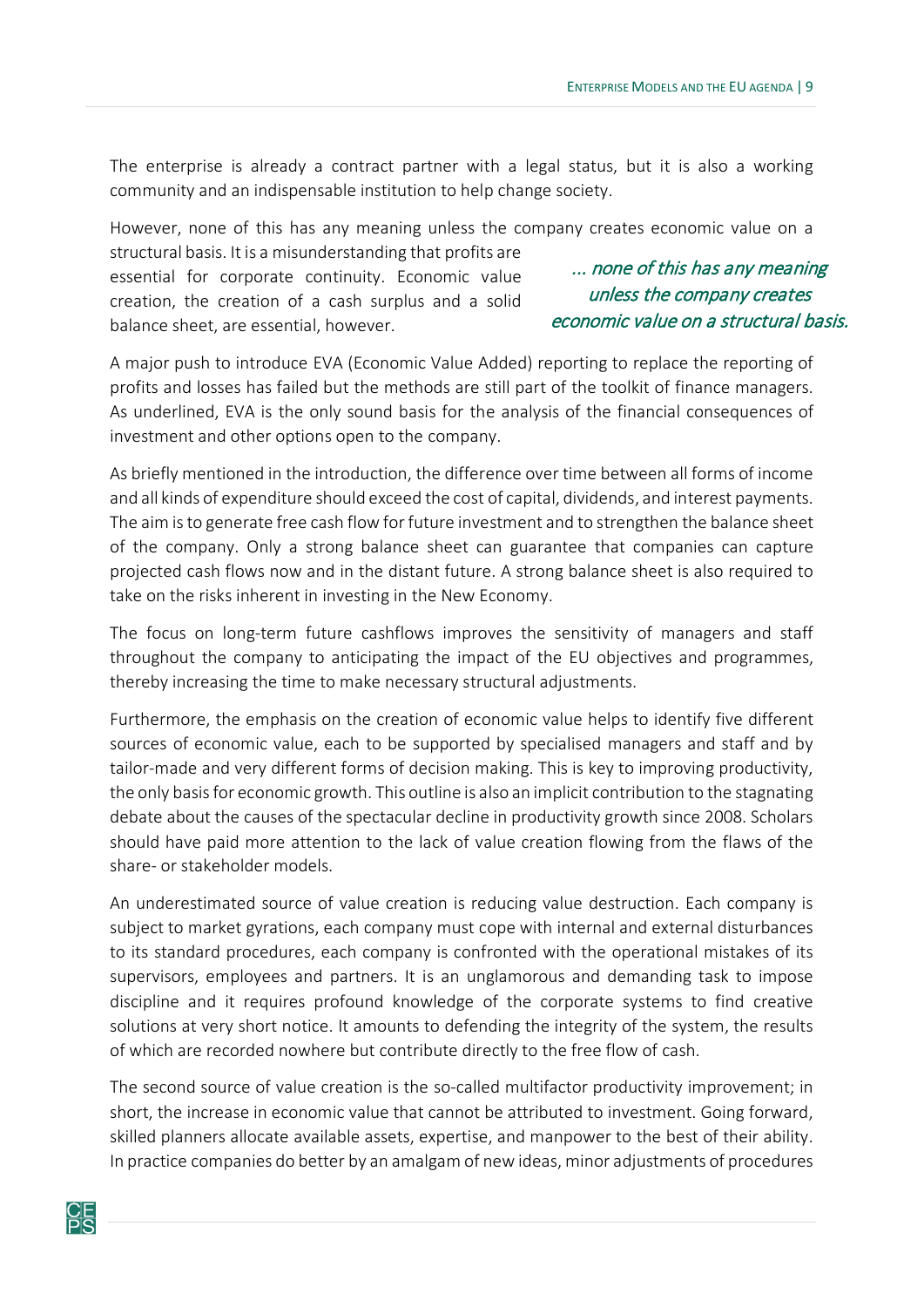and information flows, and new forms of cooperation. In a healthy company many informal, small experiments are conducted, many of which fail, but many succeed.

Both sources of value creation are stimulated by the management of the business unit, the kernel of the company, generally a so-called product market combination or a production unit. It is all about the realisation of the potential of the unit, its underlying business model and the best possible use of manpower and assets.

The third source of value creation is investment, in the broadest sense of the word. Investing in plant, equipment, ICT, training, and organisation for each individual business unit with a distinct, well-defined, and viable business model. All this with the aim to bring the potential to generate economic value by the business units to a structurally higher level. Business unit managers may advise but cannot be part of the decision making. They are conflicted as they are paid to believe in their business models and stand to benefit personally from investments.

It falls to the management of the corporation to conceive, develop, decide upon and implement investments. Their responsibility for implementation will significantly improve the decisionmaking process. Only those familiar with all the considerations and assumptions that went into the decision can make the inevitable adjustments to changing circumstances. It also falls to corporate management to realise the potential of business unit cooperation and to provide good quality services to the business units at the lowest possible cost.

The fourth way to create value is to optimise the portfolio of business models taken up by business units that at any point populate the company. Business units that destroy value and cannot be turned around need to be dismantled. New business units that can create value need to be set up.

For that latter purpose, companies fall back on a portfolio of so-called real options to create new businesses. The building, maintenance, and the enrichment of this portfolio of opportunities is the fifth way to create economic value. This is the world of R&D, product development and the identification of possible partners.

Managing the portfolio of present and future business models is an entrepreneurial function. EU Model entrepreneurship is, like in family companies, brought back to where it belongs: to board level. Here, corporate management is conflicted as they are biased to seek expansion of the company and bolster their careers.

The board is also responsible for the corporate management development programme and appoints both corporate and business unit managers.

It is already established practice that boards take responsibility for the financing of the company at the lowest possible costs. When central banks keep real interest rates at around 0%, the conclusion must be that the cost of capital is kept artificially high. Calculating the cost of capital based on past stock price volatility helps the providers of capital, basing the cost of capital on historic high rates of return is easy. Fuelling narratives that inflate the riskiness of a sector to justify a high price of capital is common practice.

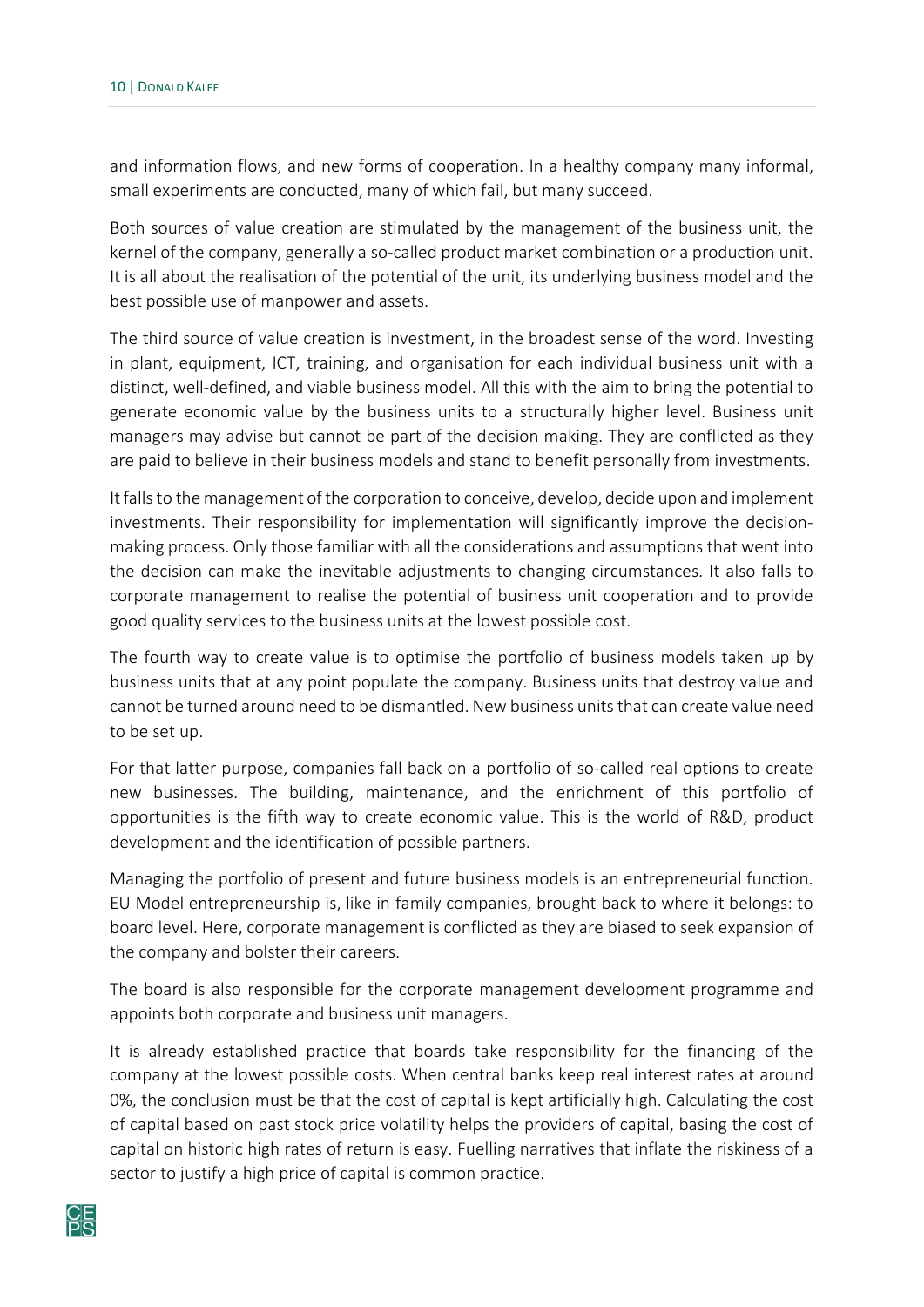There is every reason to base investment decisions on the actual cost of capital incurred to finance specific projects. This should unleash substantial investment programmes as the net present value of proposed projects goes up.

A final task of the board is to act as the custodian of the corporate articles of association and the defender of the principles enshrined in it.

Separating out the different ways to create value does justice to the major differences in decision making. The preparation, the actual decision, implementation and evaluation in each domain should be tailor made and requires different skills. An important additional advantage is that each member of the organisation is offered a line of sight to the corporate objectives while being aware of the need to create economic value. This is the basis for the proposed farreaching delegation of responsibility and accountability, which in turn is essential for rapid adjustment to favourable and unfavourable developments. It also prevents harm being done in hierarchical organisations when senior management intervenes at, what is seen as, lower organisational levels.

This dispersed leadership and interdependence is not unlike the unique mandates of national, provincial, and local governments. This type of organisation can only be managed based on principles, not rules, targets or other forms of prescription.

Companies that are guided by good faith, reasonableness and fairness, both internally and in dealings with suppliers, customers, and partners can built the trust that is required for cooperation and, to state the obvious, cooperation is a necessary condition to creating and managing the risky ventures in support of the Green Deal and Digital Europe.

Companies that are guided by good faith, reasonableness and fairness, both internally and in dealings with suppliers, customers, and partners can built the trust that is required for cooperation and, to state the obvious, cooperation is a necessary condition to creating and managing the risky ventures in support of the Green Deal and Digital Europe.

Such an approach would also usher in a new period of labour relations. The negative impact of the 19<sup>th</sup> century opposition between capital and labour can finally be brought under control. The enterprise is not serving shareholders, its employees, and other stakeholders, it is exactly the other way around. Shareholders need the enterprise to receive a return on their investment, employees depend on the enterprise for their income and fulfilment; society at large cannot function without enterprise. It follows that the interest of the enterprise trumps any other interest, a principle found in civic codes in many countries that deserves to be part of the corporate articles of association. This opens the possibility for new forms of codetermination. Where present work councils can never provide sufficient counterweight to management in evaluating large and highly complicated investment proposals, let alone restructuring programmes, a new representative employee body, without stakeholder representation, could play a significant role in nominating and appointing members of the board and holding the board accountable as a custodian of the articles of association.

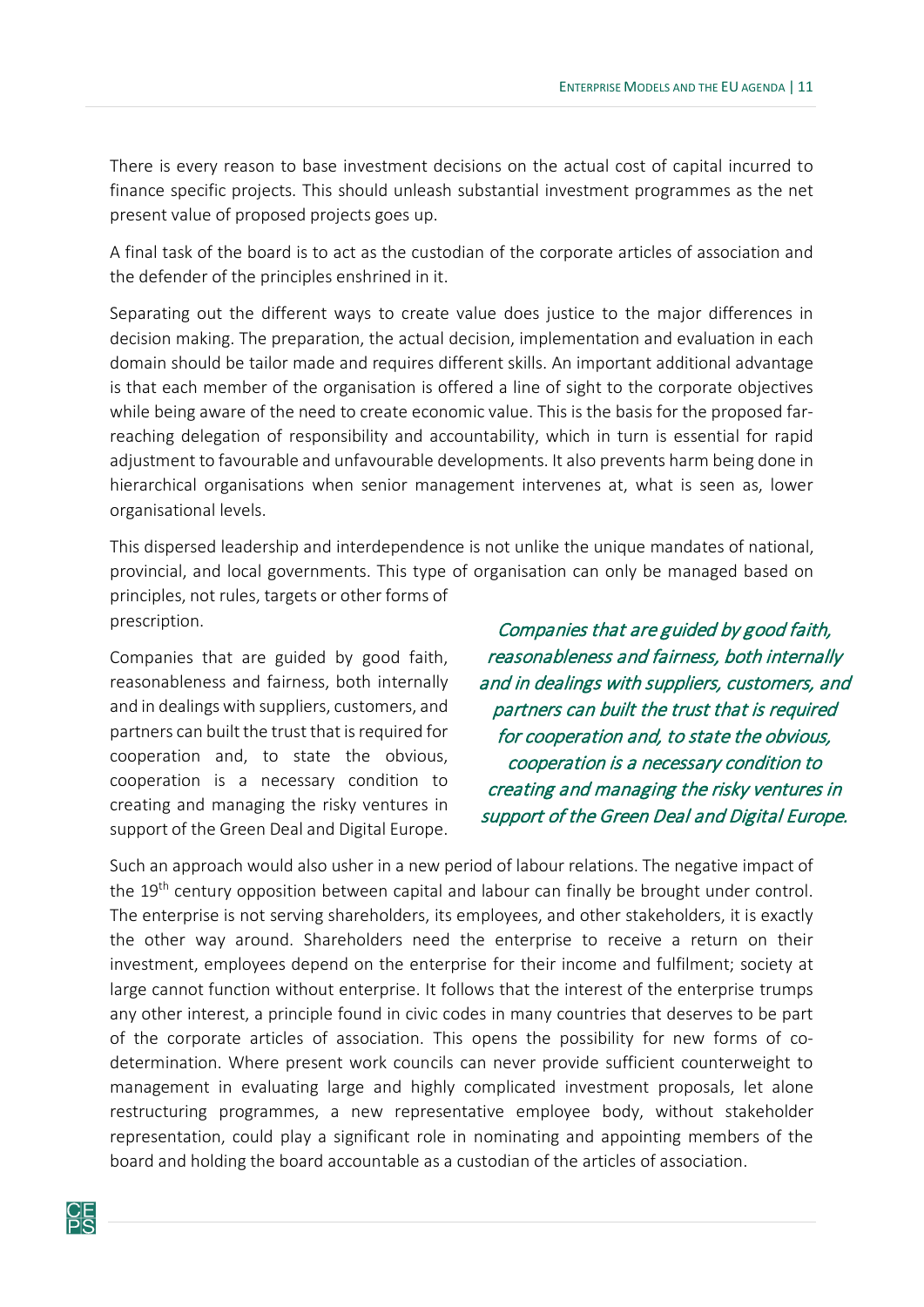Key to the suitability of the European Enterprise Model serving the EU priorities is the confluence of on the one hand investment and productivity improvement and on the other environmental and digital benefits. Each new generation of plant and equipment is more efficient, more environmentally friendly, and more digitally advanced. As a result, the investment in the New Economy is to a significant degree financed by the productivity improvement realised by the contributing companies. The EU Enterprise Model has distinct advantages in financing a company. The focus on free cash flow will help to finance investment and reduce dependence on equity and loans. With respect to equity, the role of the articles of association, as the constitution of the company, was mentioned to help build a following of loyal shareholders. Loans are easier to obtain as banks look at cash flows and solvency to evaluate their risks. Finally, consistently rising productivity puts companies in a strong position to obtain capital at lower than market prices.

Where does the discussion on European Enterprise Models stand? Schroeter (2007) recalls the words of famous American economist Charles Kindleberger, who observed that "If European integration is to be really achieved, there must be European corporations". In his investigation, Schroeter finds evidence of distinctive traits of a European enterprise, despite the ongoing contamination by the American model, characterised by more evident organisational patterns such as the multi-divisional structure (so-called M-Form). Still today, large mergers such as Bayer/Monsanto pose challenges, namely in how to reconcile shareholder capitalism with more European ways of organising and conceiving of business conduct and structure. Gordon (1999), Owen (2016) and Cassis, Colli and Shroeter (2016) have shed light on the transformation and contamination of European capitalism by the advent of what seems to be more risk-oriented forms of capitalism from across the Atlantic.

Again, the push towards a European enterprise model may be further nurtured by Brexit, since the British corporate governance model has traditionally remained closer to the American one than the continental European model (Armour, Deakin and Konzelmann 2003). Williams and Conley (2005) spoke of a "third way" to capitalism more than a decade ago, emphasising how the European model had already made progress towards enhanced corporate social and environmental responsibility of firms.

However, the spin-off in the form of increased emphasis on corporate social responsibility is a distraction. The middle-ranking officials in charge of such programmes are conspicuously absent in the boardrooms where decisions are being taken about remuneration, dividends and share buybacks, board appointments, budgets including the investment budget, and mergers and acquisitions.

The same holds for the recent outburst of self-flagellation by American CEOs who have suddenly discovered that their companies have other interests to pursue in addition to the interests of their shareholders. These CEOs lack any concept of how to apply these new insights in practice. A considerable pushback by investors explains the lack of any progress in this setting.

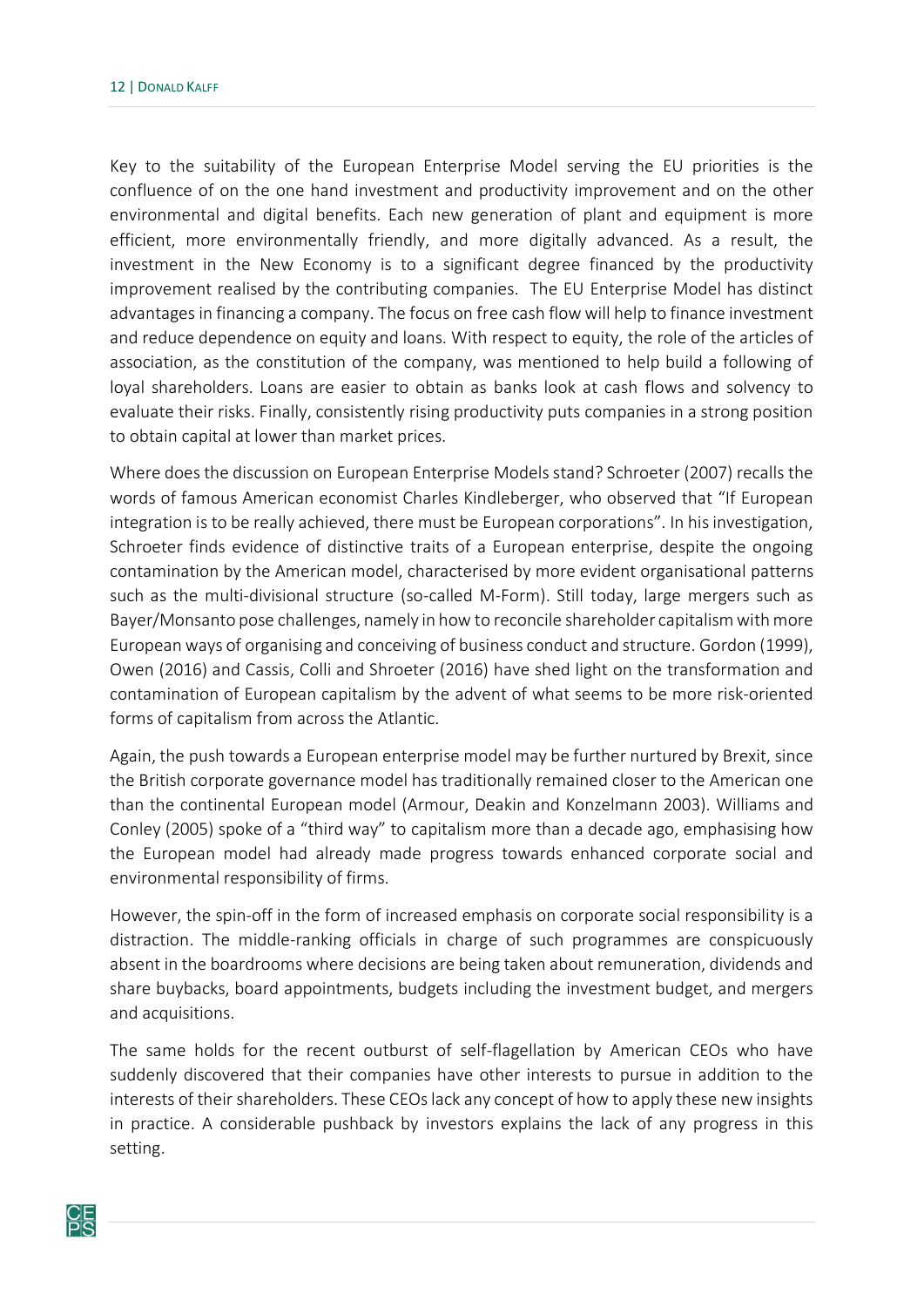Whereas both the shareholder and the stakeholder model at least show some internal consistency, hybrid models such as that enshrined in the Dutch Corporate Governance Code and approved by the Dutch Government will destroy even more value.

#### <span id="page-15-0"></span>5. An agenda for the Commission

The Commission can do much to prepare the ground for the development of an EU Enterprise Model and can stimulate its use.

The single-most important contribution would be the integration of the EU's financial markets. This would reduce both the position of stock markets and the role of private equity. Only then can the depth and variety of providers of capital and their expanding range of objectives be matched with the variety of objectives pursued by companies.

In addition, the EU Model and other European enterprise models are not fully represented in the current EU corporate legal model, even though a vibrant debate has emerged since the late 1990s among academics and other stakeholders, such as trade unions, about the need to rebalance shareholder capitalism with more stakeholder representation and a more diffuse model of governance. For example, the Davignon Working Group in 1997 argued that "workers must be closely and permanently involved in decision-making at all levels of the company and pave the way for the creation of the European Company Statute, or *societas europaea* (SE). Yet corporate governance was firmly put on the European regulatory agenda only a couple of years later, with the Financial Services Action Plan of 1999. A decade later, during the financial crisis, the de Larosière report commissioned by the European Commission concluded that corporate governance constituted "one of the most important failures of the present crisis". But little if anything has been tried since then to effectively reform the corporate governance model in Europe, let alone tailor it to SMEs, which constitute the overwhelming majority (more than 98%) of European businesses.

Horn (2011) sees a clear pattern in which the importance of workers in European enterprises, emphasised since the Green Paper on Employee Participation and Company Structure of 1975, has gradually been replaced by an almost exclusive emphasis on market efficiency. For example, she cites the then-Commissioner for the Internal Market, Frits Bolkestein, who claimed that the objective of regulation was merely "to set up a framework which then enables the markets to play their disciplining role in an efficient way" (Bolkestein, 2003). She further argues that during the 1980s and 1990s, "rather than advocating a 'positive' harmonization approach, the Commission's approach has become increasingly based on identifying and subsequently eliminating obstacles to the free movement of companies and capital. Whereas corporate control used to be very much located in the domain of company law, subject to 'positive' harmonization, it has become increasingly regulated under aspects of capital and financial markets law". The long, tortuous *iter* of the EU Takeover Directive was a prime example of this shift, with the result that places decisions related to the company in the event of a takeover exclusively in the hands of shareholders. Later, the 2003 Company Law Action

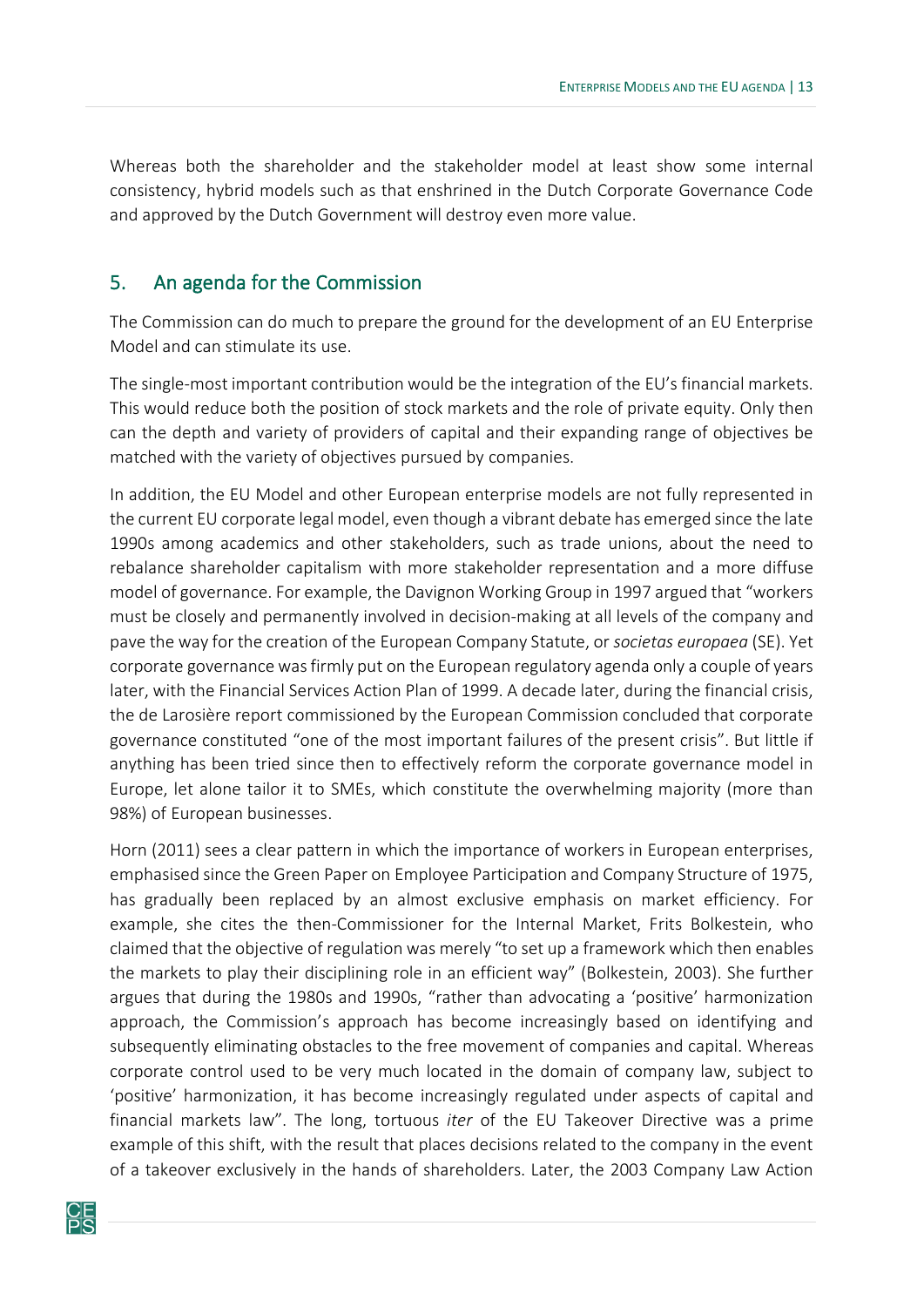Plan and key decisions of the Court of Justice of the EU contributed to this shift towards the 'marketisation' of European corporate governance.

After Brexit, work can start on a new SE truly based on European values, including arrangements on co-determination that had to be kept separate at the insistence of the UK. At the same time, there is now an opportunity to design an SE tailormade for SMEs.

After Brexit, work can start on a new SE truly based on European values, including arrangements on codetermination that had to be kept separate at the insistence of the UK. At the same time, there is now an opportunity to design an SE tailor-made for SMEs. In addition to the contribution an SE makes to crossborder arrangements it provides companies flexibility in their positioning and in designing their corporate governance – the hallmark of companies

that embrace the EU Enterprise Model.

The third contribution the Commission could make would be to increase diversity in management education. Virtually all busines schools teach the shareholder model doctrines. Business schools focus on meeting the demands of listed companies, private equity firms and consultants for well-trained, hardworking, competitive, graduates. Ambition and sensitivity to financial incentives help. One of the most popular criteria to rank business schools says it all: the average income of graduates after four years. The higher the ranking, the higher the tuition, the higher the study debt, the greater the need for a high-paying job, and the greater conformity with the model.

Valuable as the above steps are, the Commission can also take a great leap forward by actively promoting the EU Enterprise Model.

As stressed, the Commission is heavily dependent on the private sector to achieve its objectives. It was shown that the present enterprise models are not particularly conducive to

supporting EU policies. At the same time, the Commission has never been in a better position to forge change in corporate governance and management. A considerable part of the very sizeable funds available to the Commission, the MFF and NextGenerationEU to support the Green Deal, the Digital Economy and the New Industrial Strategy, will find its way to the private sector.

The size of the support of companies and the risks involved are such that the Commission can ill

The Commission is heavily dependent on the private sector to achieve its objectives. It was shown that the present enterprise models are not particularly conducive to supporting EU policies. At the same time, the Commission has never been in a better position to forge change in corporate governance and management.

afford to ignore the flaws of the dominating enterprise models and not to pass judgement on corporate performance.

Decisions on grants and other forms of financial support by the Commission should be guided by new and high standards with respect to the positioning of enterprise in society and with

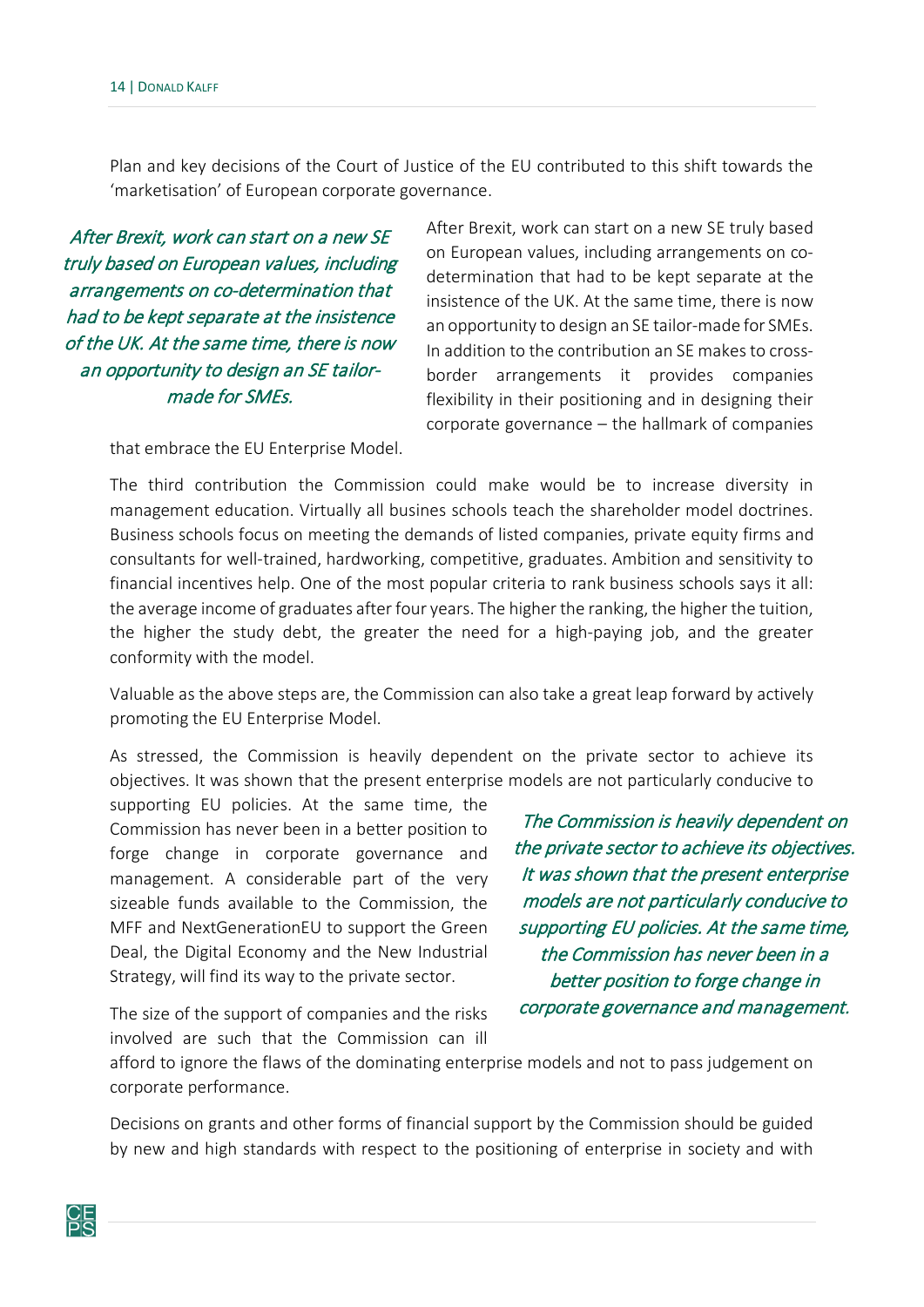respect to its governance and management, corporate structure, and culture. Financial due diligence should be complemented by governance and decision-making due diligence.

In the case of new Public Private Partnerships (PPPs) the Commission and the EIB are participating directly in the definition of the economic and social contribution the PPP should make and in the design of the governance and management of the PPP. Pushing collegial decision-making contributes to the continuity of the PPP and will help to control individual prejudices and biases. Furthermore, they can insist on the management and control of the PPP based on cash flows. Simple and transparent as it is, it would help to bridge the cultural divide between business and government, and would serve transparency and accountability. Requiring that important principles such as fairness and reasonableness are maintained in internal dealings and working with partners would underpin the corporate culture of the PPP.

Who would not like to work for such a company?